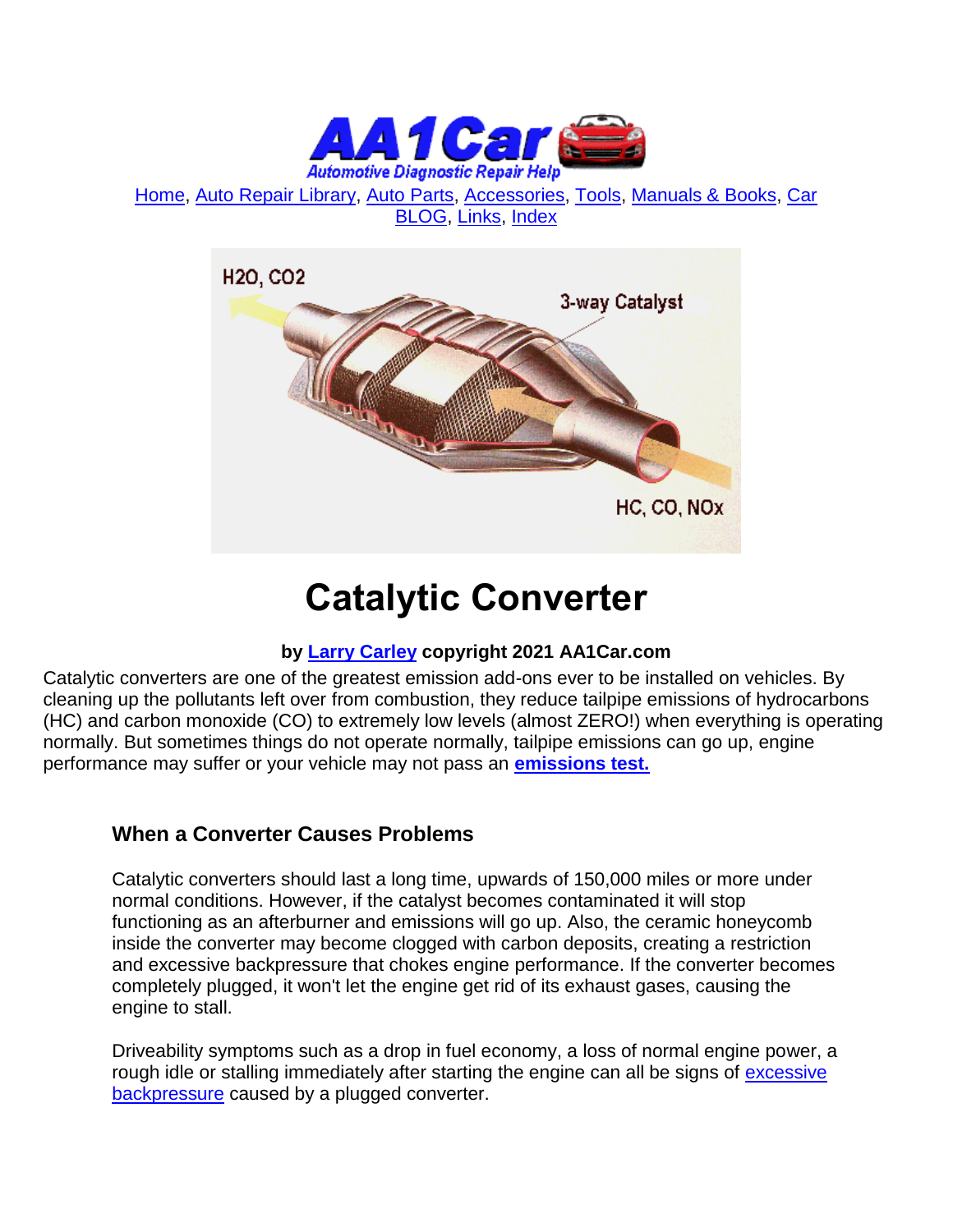If the converter becomes contaminated with elements that are found in motor oil (phosphorus anti-wear additives) or antifreeze (silicate corrosion inhibitors), the catalyst will lose it ability to clean up the exhaust, causing an increase in hydrocarbon (HC), carbon monoxide (CO) and/or Oxides of Nitogen (NOx) emissions. As a rule, when converter efficiency drops below 90 to 95 percent, it will set a catalyst efficiency code. A vehicle with an illuminated Check Engine Light and ANY trouble codes will NOT pass an emissions check,

A fouled converter may or may not cause an increase in backpressure, but eventually it might if carbon starts to build in the honeycomb restricting the passageways.

The important point to remember here is that converters don't just foul or plug up for no good reason. There is always an underlying cause which must be diagnosed and corrected before the problem can be eliminated. Identifying a plugged or fouled catalytic converter is only half the fix. Why? Because repl;acing a bad converter will only solve the current problem temporarily. If the underlying cause of the converter failure is not also diagnosed and repaired, sooner or later the new converter will likely suffer the same fate.



*A catalytic converter reduces Oxides of Nitrogen (NOx) and oxidizes unburned Hydrocarbons (HC) and Carbon Monoxide (CO) to reduce tailpipe emissions over 98 percent!.*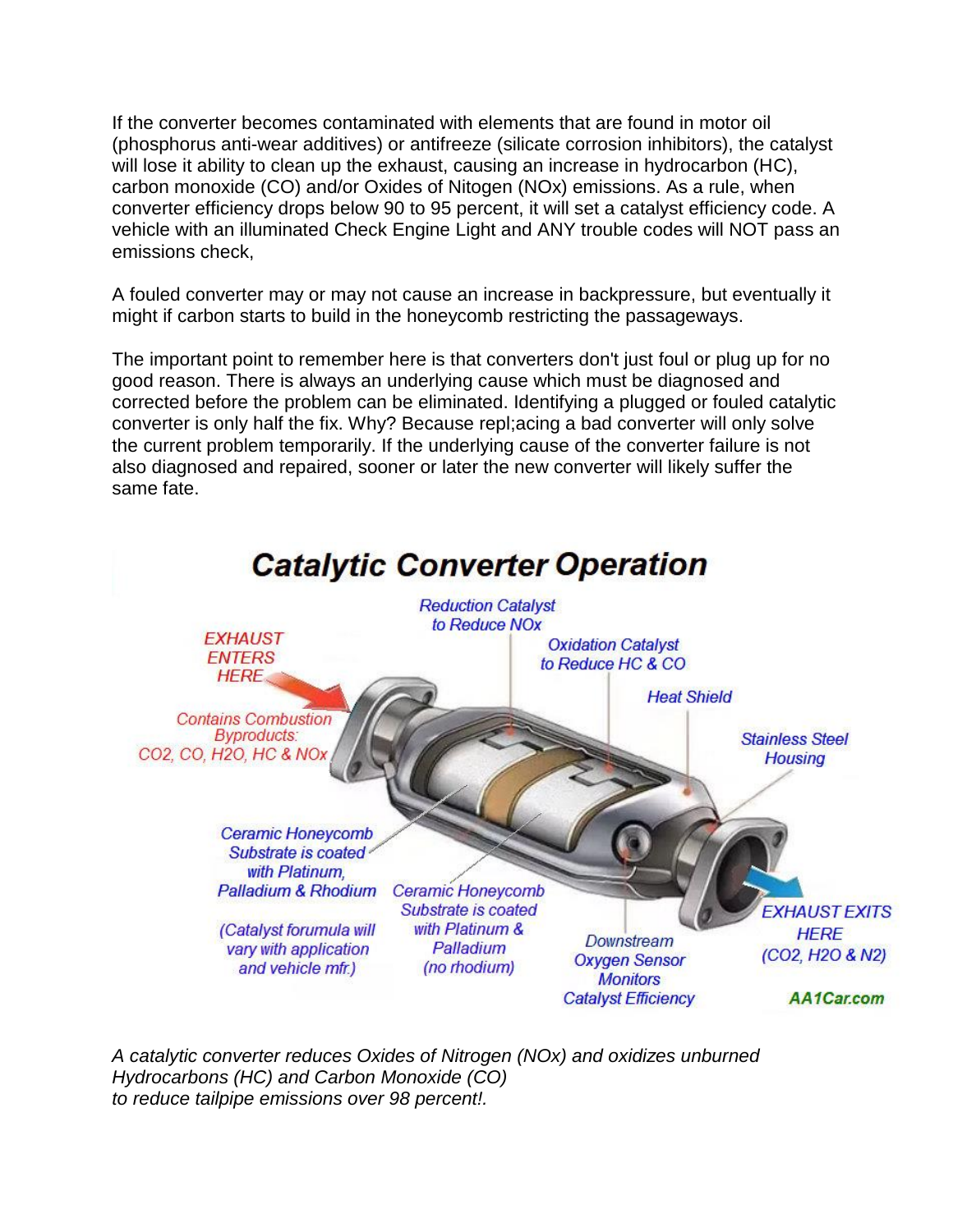## **CONVERTER OPERATION**

Under normal operating conditions, the converter should not have to work very hard to keep emissions to a minimum. If your engine has good [compression,](http://www.aa1car.com/library/compression.htm) is not burning oil, and the fuel, ignition and engine management system are all working properly, the exhaust coming out of the engine should have relatively low levels of HC and CO (less than 0.01 percent CO and less than 50 ppm HC) when the engine is warm).

The average light off temperature at which a catalytic converter begins to function ranges from 400 to 600 degrees F. The normal operating temperature can range up to 1,200 to 1,600 degrees F. But as the amount of pollutants in the exhaust go up, so does the converter's operating temperature.

To reduce cold start emissions until the converter can heat up and start to work, many late model engines have small "Pre-Cat" or "Pup Cat" mini-converters in the aft part of the exhaust manifold or in the head pipe between the converter and manifold. Because they are mounted much closer to the engine, they heat up quickly and start to reduce emissions while the main converter is still warming up. The Pre-Cats are oxidation catalysts that reduce HC and CO. They do not affect NOx because NOx only occurs when the engine is hot and under load.

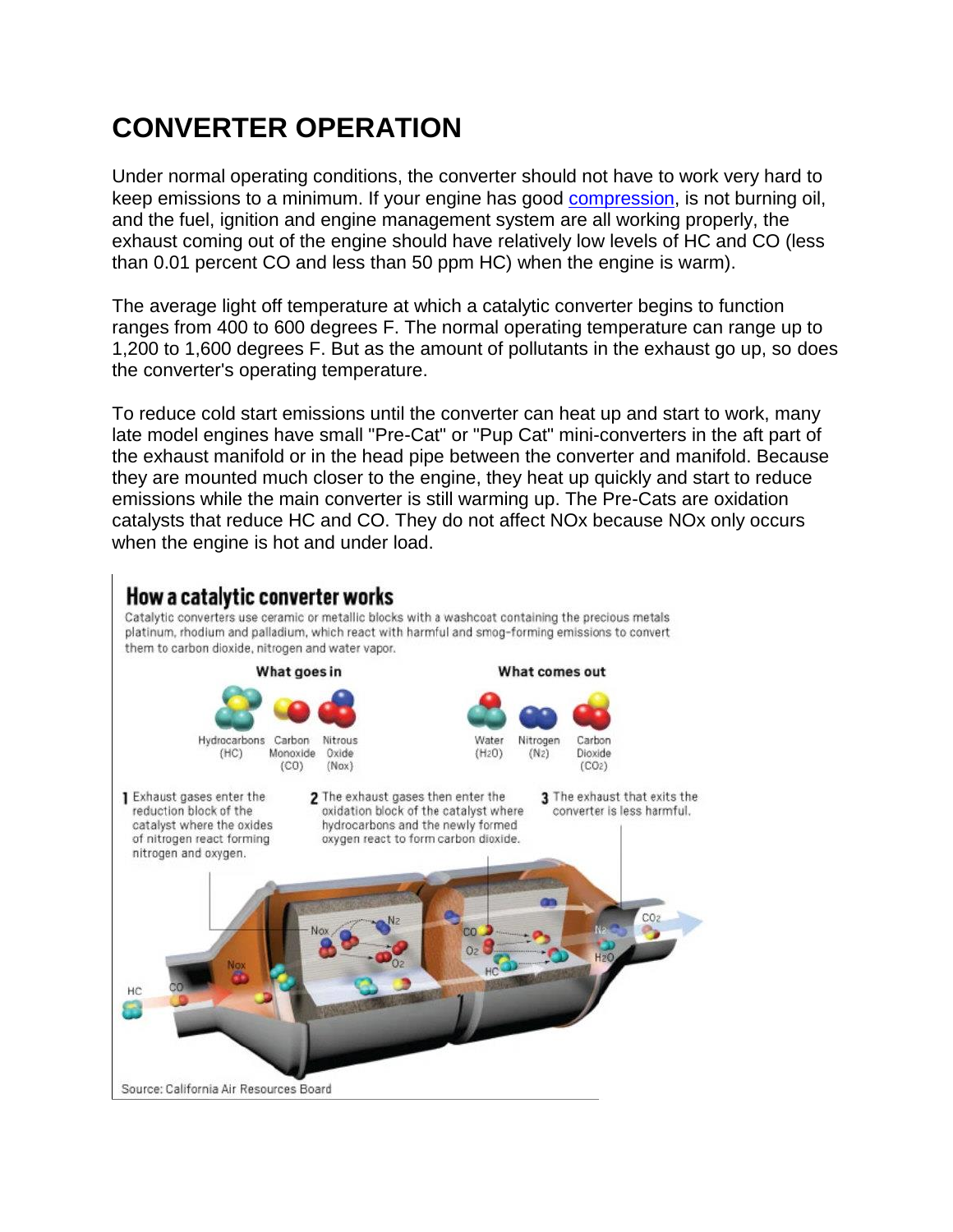In late-model engines with multipoint fuel injection or direct fuel injection , combustion is so clean that the converter has little to do so the difference between the converter inlet and outlet temperature may only be 30 degrees F or so at 2,500 rpm - which is a lot better than the older first generation converters that typically had at least a 100 degree F differential between the inlet and outlet at cruise. At idle, the converter in many latemodel vehicles may cool off so much that there's almost no measurable difference in temperature fore and aft. That's why checking exhaust temperatures fore and aft of the converter at idle and 2,500 rpm is NOT an accurate way to determine if the converter is good or bad.

What a temperature reading will tell you is if a converter is overheating. You can aim a handheld infrared pyrometer at the pipes just ahead and behind the converter with the engine running to see if it is running too hot. A difference in temperature readings fore and aft of 200 degrees F or more means trouble. Unburned fuel is getting into the exhaust and causing the converter to overheat. The most likely cause would be a misfiring spark plug, a bad coil-on-plug ignition coil, or a leaky exhaust valve. An overly rich air/fuel mixture (possibly due to a bad [oxygen sensor](http://www.aa1car.com/library/o2sensor.htm) or a leaky fuel injector) would be other possible causes to investigate.

Other causes of elevated tailpipe emissions may include lean misfire (check for vacuum leaks, leaky EGR valve, low fuel pressure or dirty injectors). A single misfiring spark plug can cause an increase in HC emissions of 2,500 or more parts per million, which can push the converter's operating temperature well above its normal range.

Another clue that the converter may be running too hot is a badly discolored or warped converter shell.

### **CAUSES OF CATALYTIC CONVERTER PLUGGING**

Prolonged overheating or short term severe overheating can damage the honeycomb substrate inside the converter, causing a partial collapse or even melting. The underlying cause here is often fouled or misfiring [spark plugs,](http://www.aa1car.com/library/2004/us30428.htm) or a [burned exhaust valve](http://www.aa1car.com/library/ar1192.htm)  that leaks compression and allows unburned fuel to pass through the combustion chamber into the exhaust.

#### **EXHAUST BACKPRESSURE CHECKS**

To diagnose a plugged catalytic converter, you can check intake vacuum or exhaust backpressure. To check [intake vacuum,](http://www.aa1car.com/library/vacleak.htm) connect a vacuum gauge to a vacuum port on the intake manifold. Start the engine and note the vacuum reading at idle. Then increase engine speed to about 2,500 rpm and hold steady. Normal vacuum at idle for most engines should be 18 to 22 inches Hg. When the engine speed is increased there should be a momentary drop in vacuum before it returns to within a couple of inches of the idle reading. If the vacuum reading is 10 percent lower than normal and/or continues to drop as the engine runs, it probably indicates a buildup of backpressure in the exhaust. Remember, though, that intake vacuum can also be affected by retarded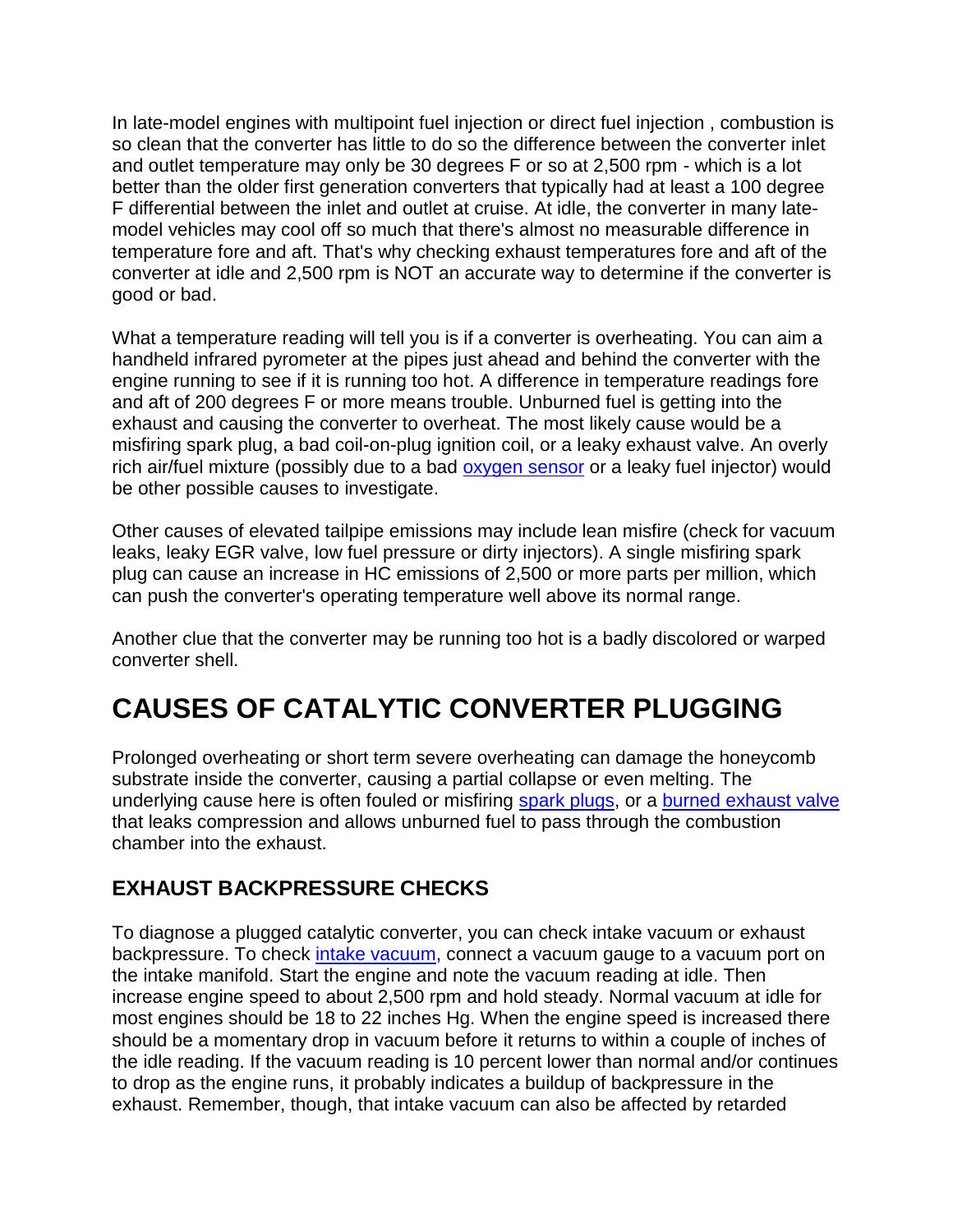ignition timing and valve timing. What's more, some engines are much more sensitive to small changes in intake vacuum than others, so checking backpressure rather than intake vacuum may give you a better indication of what's going on.

Checking backpressure requires connecting a pressure gauge to the exhaust system. Use a gauge that reads up to 8 to 10 psi and is calibrated in 1/2 inch increments. Or, use a metric pressure gauge calibrated in kilo-Pascals (kPa). One psi equals 6.895 kPa.



A backpressure gauge, at left, can be connected to the exhaust system one of several ways: by removing the oxygen sensor and connecting the gauge to the hole in the exhaust manifold; by removing the air check valve in the air<br>pump or puls air system and connecting the gauge here; or by drilling a small hole into the head pipe just ahead of the converter to attach the gauge (as shown at right).

A backpressure gauge can be connected to the exhaust system one of several ways: by removing the oxygen sensor and connecting the gauge to the hole in the exhaust manifold; by removing the air check valve in the air pump or pulse air system and connecting the gauge here; or by drilling a small hole into the head pipe just ahead of the converter to attach the gauge (never drill a hole into the converter itself!). One drawback of drilling a hole is that the hole will have to be plugged by a self-tapping screw, plug or welded shut after you've taken your measurements. Also, drilling is not recommended if the head pipe has a double-wall construction.

Once you've made your connection, start the engine and note the backpressure reading. Depending on the application, the amount of backpressure that's considered "normal" will vary. On some vehicles, backpressure should read near zero at idle, and should not exceed 1.25 psi at 2,500 rpm. Others can handle 0.5 to 1.25 psi at idle, but should have more than 4 psi during a snap acceleration test.

If you find a relatively high backpressure reading (say 8 to 10 or more psi), there's obviously an exhaust restriction that will require further diagnosis. Don't jump to conclusions and assume the converter is plugged because it might be a collapsed pipe or muffler.

One way to rule out the pipes and muffler is to visually inspect the exhaust system for damaged components. Another way is to drill a small hole in the pipe aft of the converter and check backpressure here. If the reading is lower (or is less than about 1 psi), the rest of the system is OK and the converter is what is causing the restriction. Or, disconnect the exhaust pipe aft of the converter. No change in backpressure would indicate a blockage at or ahead of the converter. If backpressure drops back to normal, the problem is not the converter but a collapsed pipe or muffler.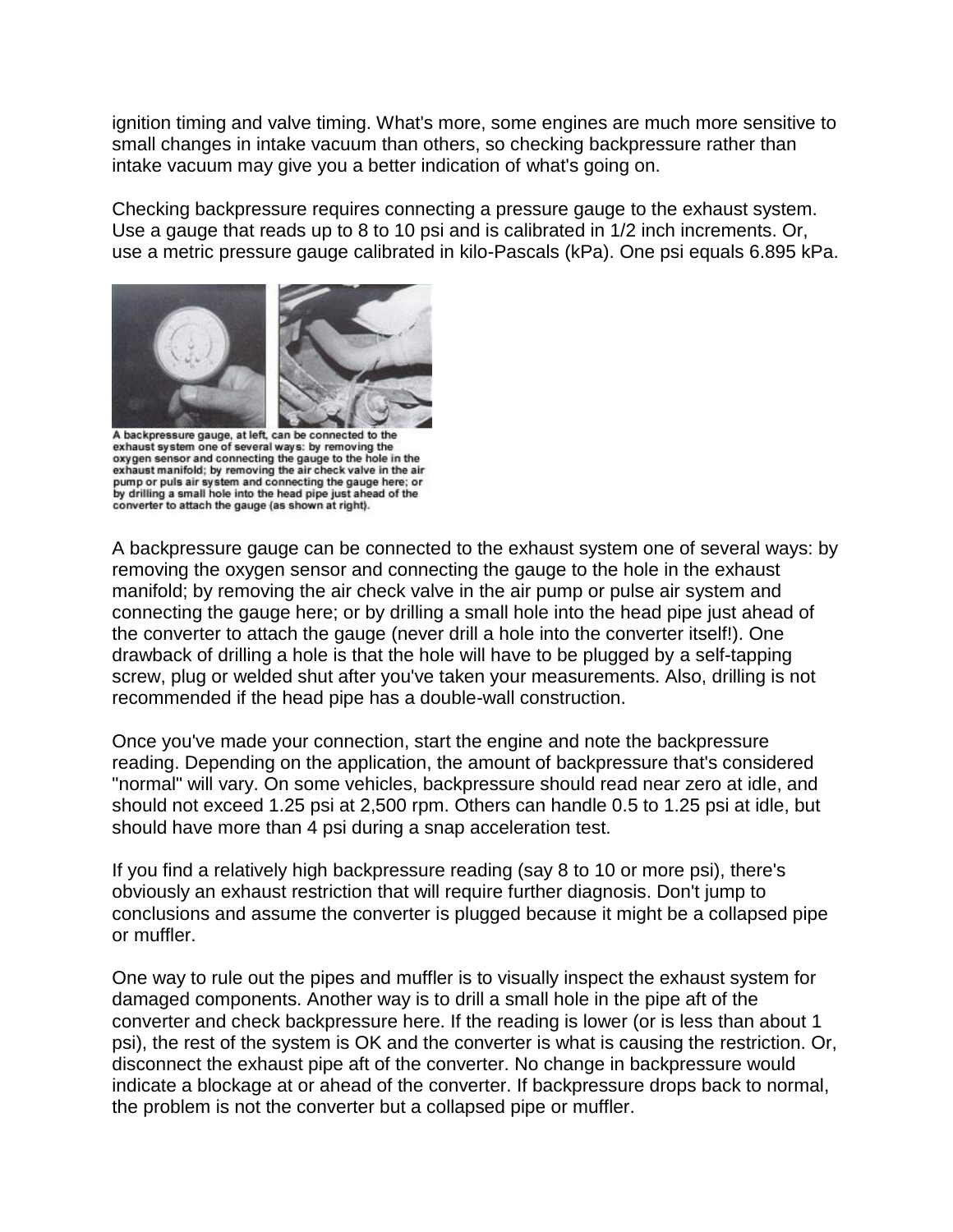If you suspect the converter is plugged, you can disconnect and remove it. Then hold a shop light by one end of the converter and look in the other end. If you can't see the light shining through the honeycomb, the converter is plugged and needs to be replaced.

You can also shake the converter. If you hear stuff rattling around inside, it means the honeycomb substrate is probably damaged, cracked or crumbling and falling apart.

### **CONVERTER SCAN TOOL CHECKS**

There are several ways to detect a restricted, plugged or worn out converter using a scan tool. Here's what to look for

\* A significant difference in Short Term Fuel Trim (STFT) and Long Term Fuel Trim (LTFT) values between the right and left cylinder banks on a V6, V8 or V10 engine. If you see such a difference and the vehicle has separate converters for each cylinder bank, one of the converters may be plugged.

\* A lower than normal barometric pressure (BARO) value. If your engine has a Mass Airflow (MAF) sensor, and the engine computer uses the signal from the MAF sensor to calculate a barometric pressure (BARO) value, the calculated value may be lower than normal is the exhaust is restricted.

\* A lower than normal Manifold Absolute Pressure (MAP) sensor value. A restricted converter will cause an increase in backpressure that reduces intake vacuum.

\* A lower than normal Calculated Load value. The Calculated Load value (percentage or grams/second) displayed on a scan tool is a measure of the engine's volumetric efficiency. A low value means the engine isn't breathing normally because of an exhaust restriction.

\* A P0420 to P0423 code. The converter may not be restricted, but it is not operating at normal efficiency. The OBD II system is really good at detecting a failing or bad converter, so if everything else if working okay and there are no exhaust leaks or O2 sensor problems, and you get a P0420 code, chances are your vehicle needs a new converter.

If your scan tool provides a "catalyst efficiency" readout, that would tell you if efficiency has dropped to the point where it is increasing emissions and setting a trouble code. An catalyst efficiency reading of 90 percent of less would tell you the converter is bad and needs to be replaced.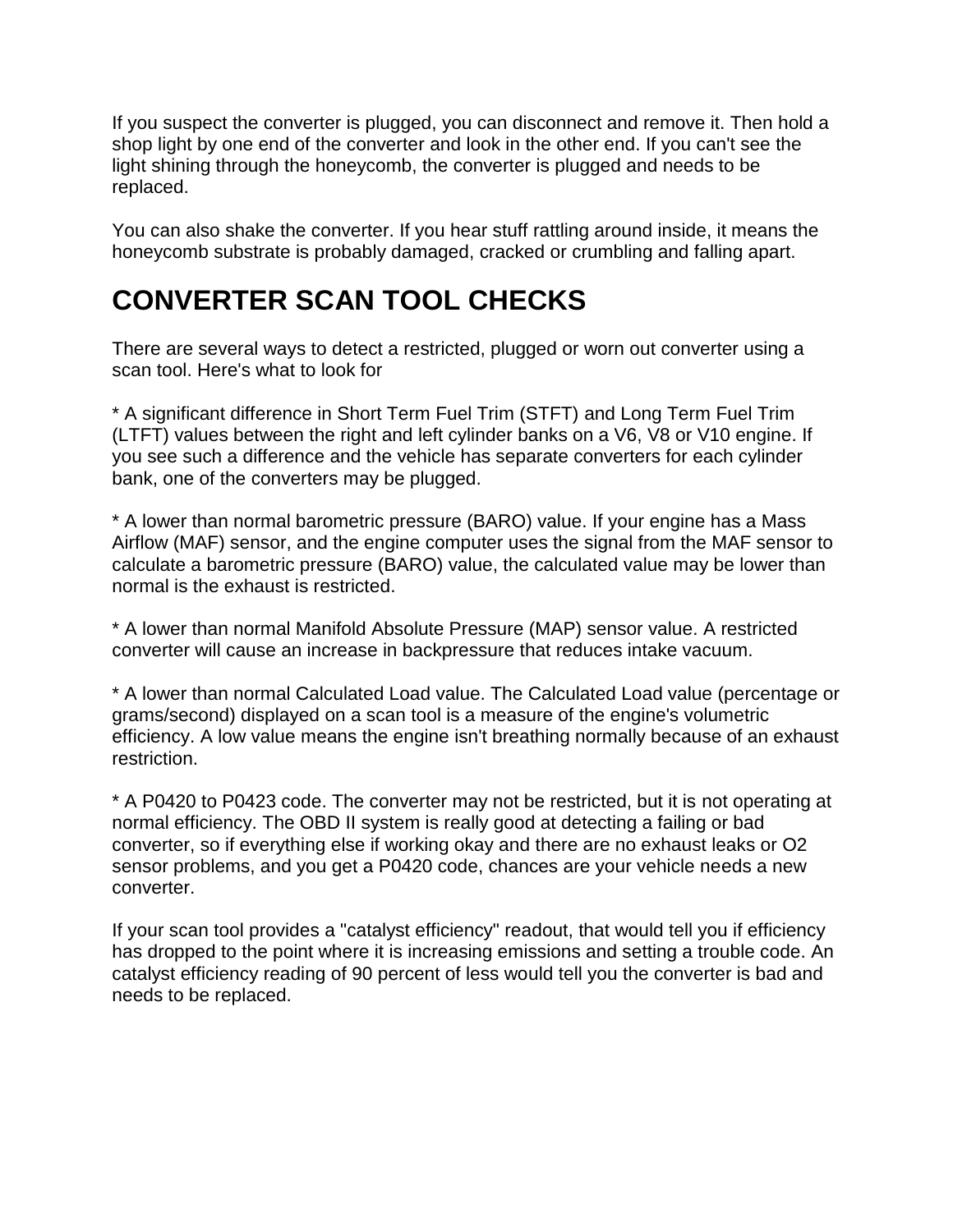#### **CAUSES OF CATALYST FOULING**

To clean the exhaust, the catalyst inside the converter must be exposed to the hot exhaust gases. Lead, phosphorous and silicone can contaminate the catalyst and prevent it from working its magic. Lead used to be the most common contaminant back in the late 1970s and early 1980s, but no more. Phosphorus is still a threat, and comes from motor oil. So if your engine is **burning oil** because of worn valve guides, worn valve guide seals or worn or damaged piston rings, phosphorus will shorten the life of your converter. Blue smoke in the exhaust and an emissions failure are pretty good clues that the converter has been fouled with phosphorus.

Motor oil suppliers began reducing phosphorus (ZDDP) levels back in 2005 to help prolong the life of converters. ZDDP is an anti-wear additive, but less is needed in today's engines with roller lifters and cam followers. Lowering ZDDP levels reduces the risk of converter contamination over time.

Silicates can find their way into the exhaust if the engine develops an internal coolant leak through a crack in a combustion chamber or a head gasket. Silicate corrosion additives can contaminate oxygen sensors as well as the converter, so chances are if the converter has been fouled by an antifreeze leak, the O2 sensors will also need to be replaced.

White smoke in the exhaust is a clue that there's an internal coolant leak.

#### **CATALYTIC CONVERTER OPERATING EFFICIENCY**

Converter operating efficiency is monitored and calculated by the Powertrain Control Module (PCM) by comparing the upstream and downstream oxygen sensor readings. If the converter if working at peak efficiency, the downstream O2 sensor will show little activity. But if the converter is losing efficiency, the downstream O2 sensor will show an increase in activity. If that increase passes a certain threshold (which varies depending on the year/make/model of vehicle), it will set a trouble code and turn on the Check Engine Light.

There is no way for a do-it-yourselfer to easily check converter efficiency, but a repair shop or car dealer that has a 4- or 5-gas exhaust analyzer can get a direct readout on their equipment. Trouble is, most shops don't use exhaust analyzers much anymore, relying instead on the OBD2 system catalyst monitor to do that for them.

### **OBD II CATALYST MONITOR**

All 1996 and newer vehicles have [OBD II onboard diagnostics](http://www.aa1car.com/library/ic50234.htm) to keep an eye on all the engine sensors, emission controls (including the converter) and engine performance. If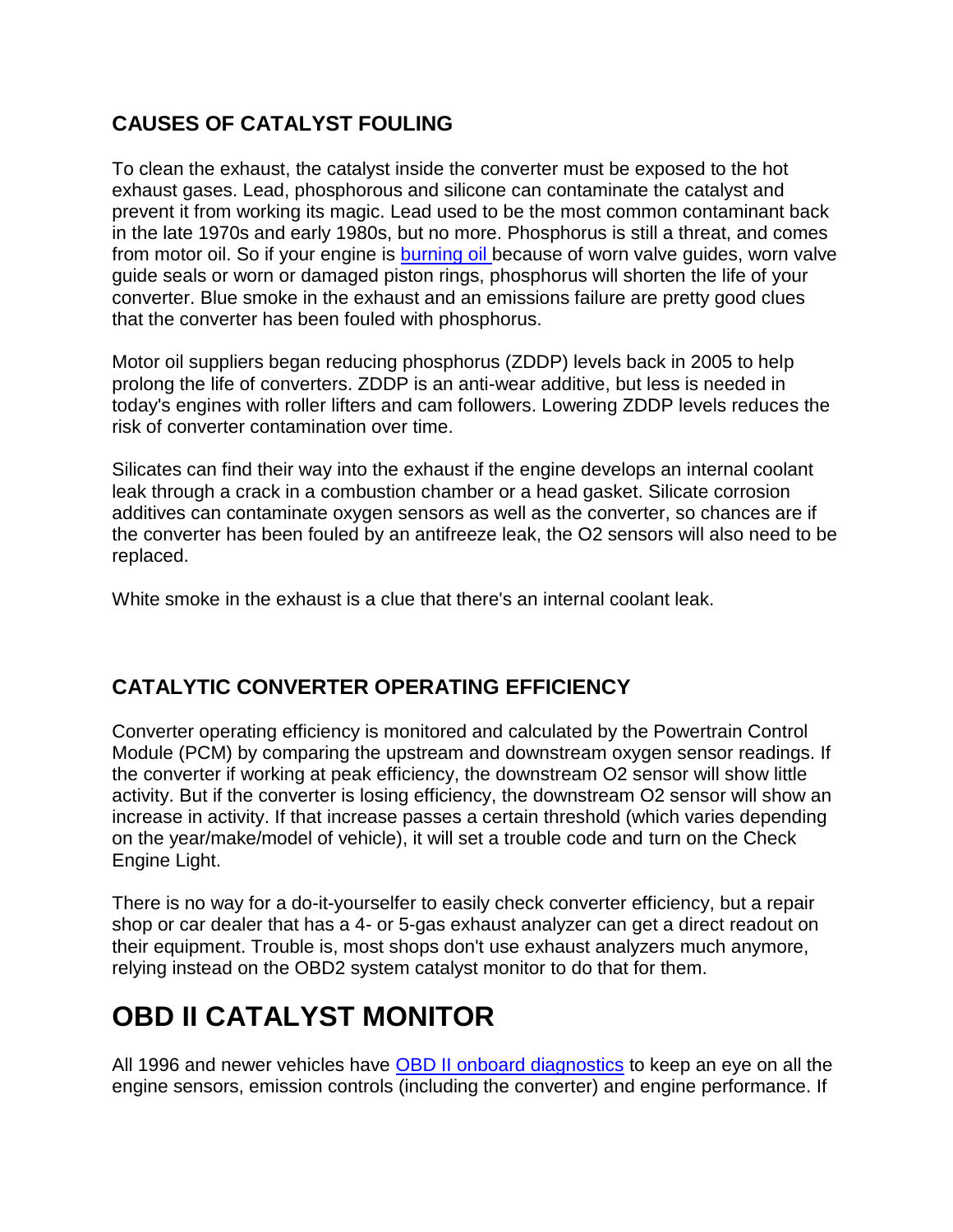it detects a problem that MIGHT cause emissions to increase 50 percent or more, it sets a trouble code and turns on the Check Engine Light.

The catalyst Monitor is part of that system, but it only runs when certain conditions have been met. The catalyst monitor may run when the vehicle is cruising at a steady highway speed of 40 to 60 mph for at least 10 minutes with the engine at normal operating temperature and in Closed Loop.

**NOTE:** The catalyst monitor will NOT run if there are any oxygen sensor fault codes present, or the oxygen sensor monitors have not completed.)

As we said earlier, the OBD II programming in the PCM compares O2 sensor readings upstream and downstream of the converter, and the converter's reaction time to a sudden change in the air/fuel mixture. If the converter is slow to respond, or the downstream O2 sensor readings don't flatten out and level off once the converter is hot and doing its thing, it will see that as a drop in operating efficiency and probably set a [P0420 catalyst efficiency code..](http://www.aa1car.com/library/p0420_dtc.htm) Other converter faults may set codes ranging from P0420 to P0439.

### **CATALYTIC CONVERTER CODES:**

P0420....Catalyst System Efficiency Below Threshold Bank 1 P0421....Warm Up Catalyst Efficiency Below Threshold Bank 1 P0422....Main Catalyst Efficiency Below Threshold Bank 1 P0423....Heated Catalyst Efficiency Below Threshold Bank 1 P0424....Heated Catalyst Temperature Below Threshold Bank 1 P0425....Catalyst Temperature Sensor Bank 1 P0426....Catalyst Temperature Sensor Range/Performance Bank 1 P0427....Catalyst Temperature Sensor Low Input Bank 1 P0428....Catalyst Temperature Sensor High Input Bank 1 P0429....Catalyst Heater Control Circuit Bank 1 P0430....Catalyst System Efficiency Below Threshold Bank 2 P0431....Warm Up Catalyst Efficiency Below Threshold Bank 2 P0432....Main Catalyst Efficiency Below Threshold Bank 2 P0433....Heated Catalyst Efficiency Below Threshold Bank 2 P0434....Heated Catalyst Temperature Below Threshold Bank 2 P0435....Catalyst Temperature Sensor Bank 2 P0436....Catalyst Temperature Sensor Range/Performance Bank 2 P0437....Catalyst Temperature Sensor Low Input Bank 2 P0438....Catalyst Temperature Sensor High Input Bank 2 P0439....Catalyst Heater Control Circuit Bank 2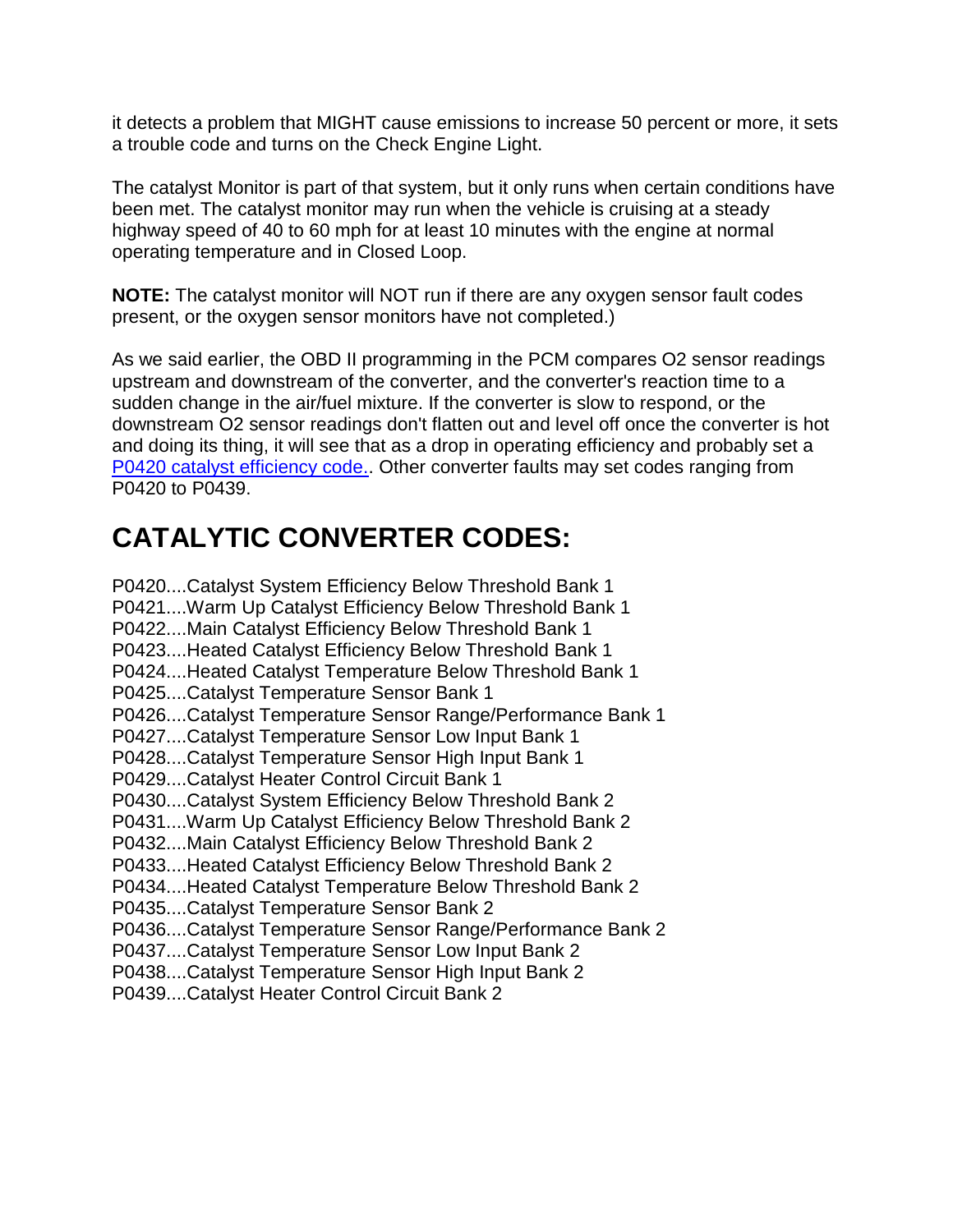

*Converters do a fantastic job of cleaning up exhaust emissions. If yours has failed, it is illegal to replace it with a straight pipe. Replace it with a new aftermarket or OEM converter.*

## **CATALYTIC CONVERTER WARRANTY**

If your converter needs to be replaced, it may be covered under warranty. You can take you vehicle to a new car dealer and have the converter replaced for free. However, you may be charged for other components such as oxygen sensors, pipes, clamps, etc.

The federal emissions warranty that applies to ALL cars sold in the U.S. covers the catalytic converter and PCM for 8 years or 80,000 miles (which ever comes first). Some states have their own emissions warranty requirements for vehicles that are sold and registered within that state, including California, Connecticut, Maine, Massachusetts, New Jersey, New York, Rhode Island and Vermont. In these states, the converter is covered for 7 years or 70,000 miles (which ever comes first). On PZEV certified hybrid vehicles, the warranty is even better: 15 years or 150,000 miles.

**NOTE:** Warranty coverage is from the vehicle build date, not its sale date or model year. The build date can be found on a decal or plate usually mounted on the center door pillar.

Aftermarket replacement converters have a shorter warranty of 2 years or 24,000 miles, and typically contain less catalyst and/or a shorter catalyst bed inside the converter shell. On some applications, they may not perform as well as the original and may cause the P0420 code to reset.